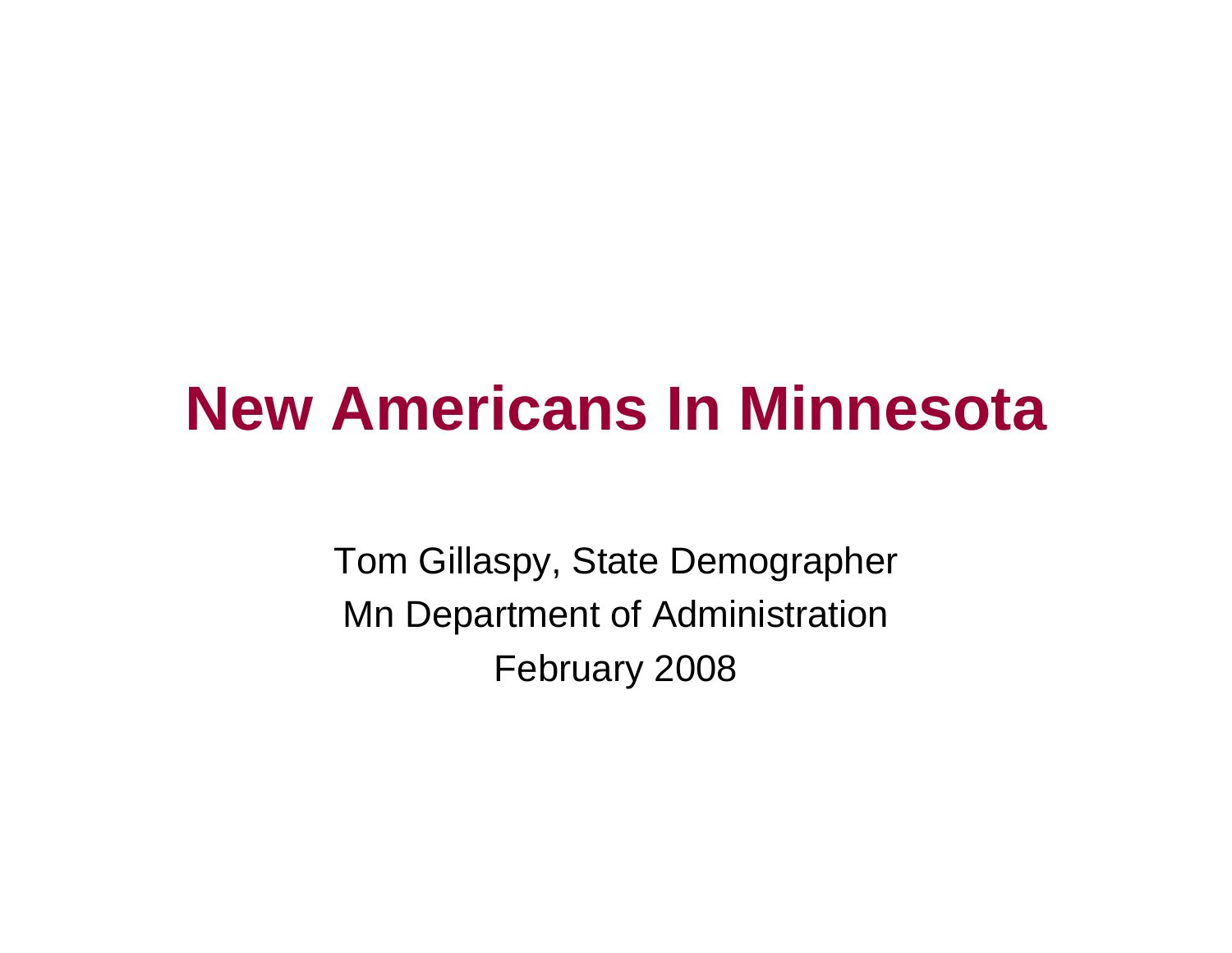## **Minnesota's Immigration/Foreign Born Population Generally In Line With Its Size**

- Minnesota ranks 21<sup>st</sup> in population size
- Ranks 19<sup>th</sup> in total population growth 2000-07
- Ranks 25<sup>th</sup> in percent population growth
- Ranks 20<sup>th</sup> in immigration (2004)
- Ranks 25<sup>th</sup> in foreign born as a percent of population (6.6%, US 12.5% in 2006)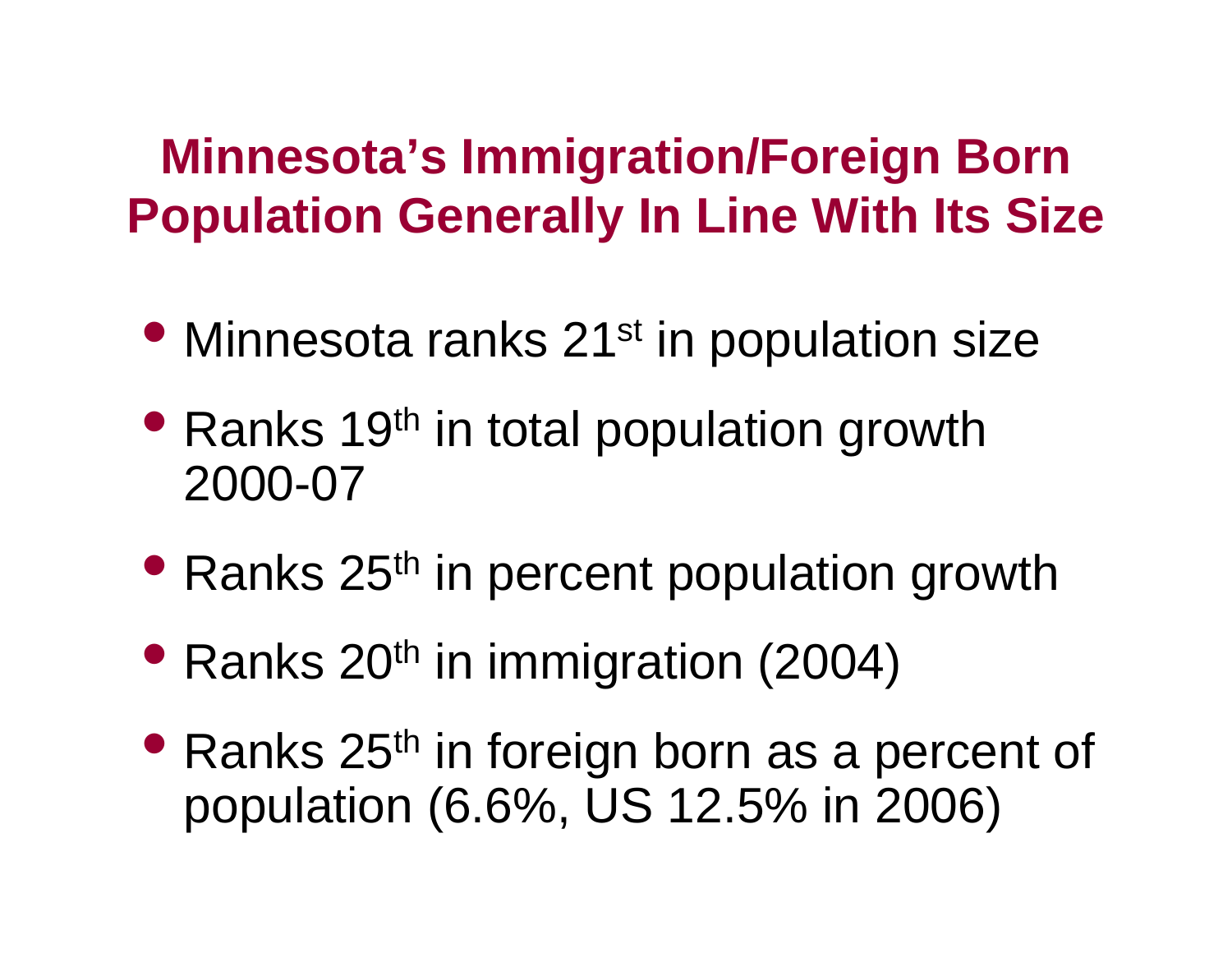# **Three Ways of Counting New Americans**

- **Immigration**—People who moved directly to Minnesota from other countries in the past year **18,254 admitted to legal permanent status in 2006**
- **Foreign Born--**Born in another country who live in Minnesota **370,000 in 2006. Includes 27,000 born of American Parents**
- **New American communities**—foreign born people plus their children born in the U.S. **Add 127,000 children under 18 in 2006**
- **Unauthorized migrant population**—Pew Hispanic Center estimate **75,000 to 100,000 for Minnesota in 2005**; 10.7 to 11.5 million nationally. Other states in our estimate range Wisconsin, Ohio, Utah, Connecticut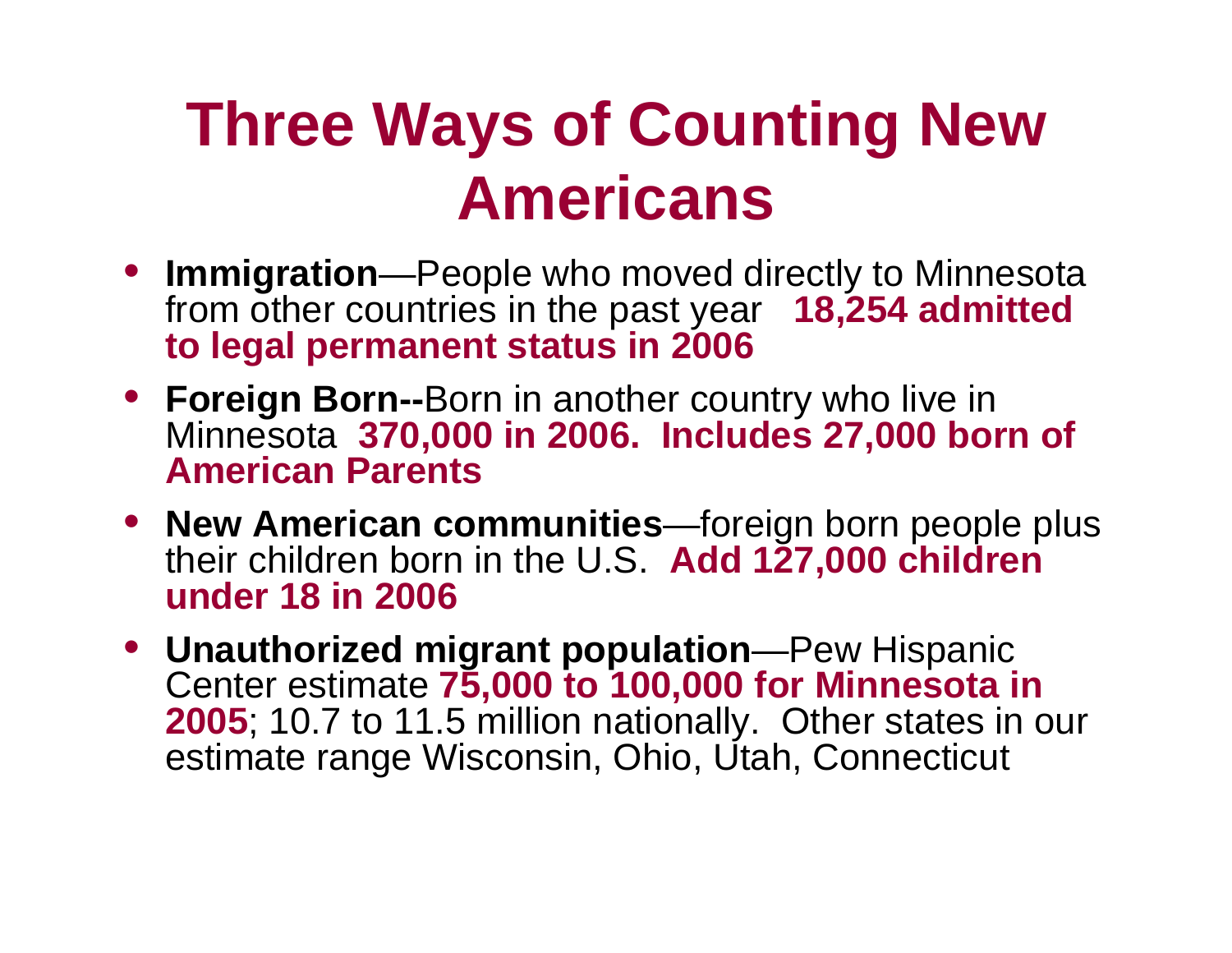## **Minnesota's Foreign Born Population Has Been Increasing Since 1970 Approximately 370,000 In 2006**



Census, 2006 ACS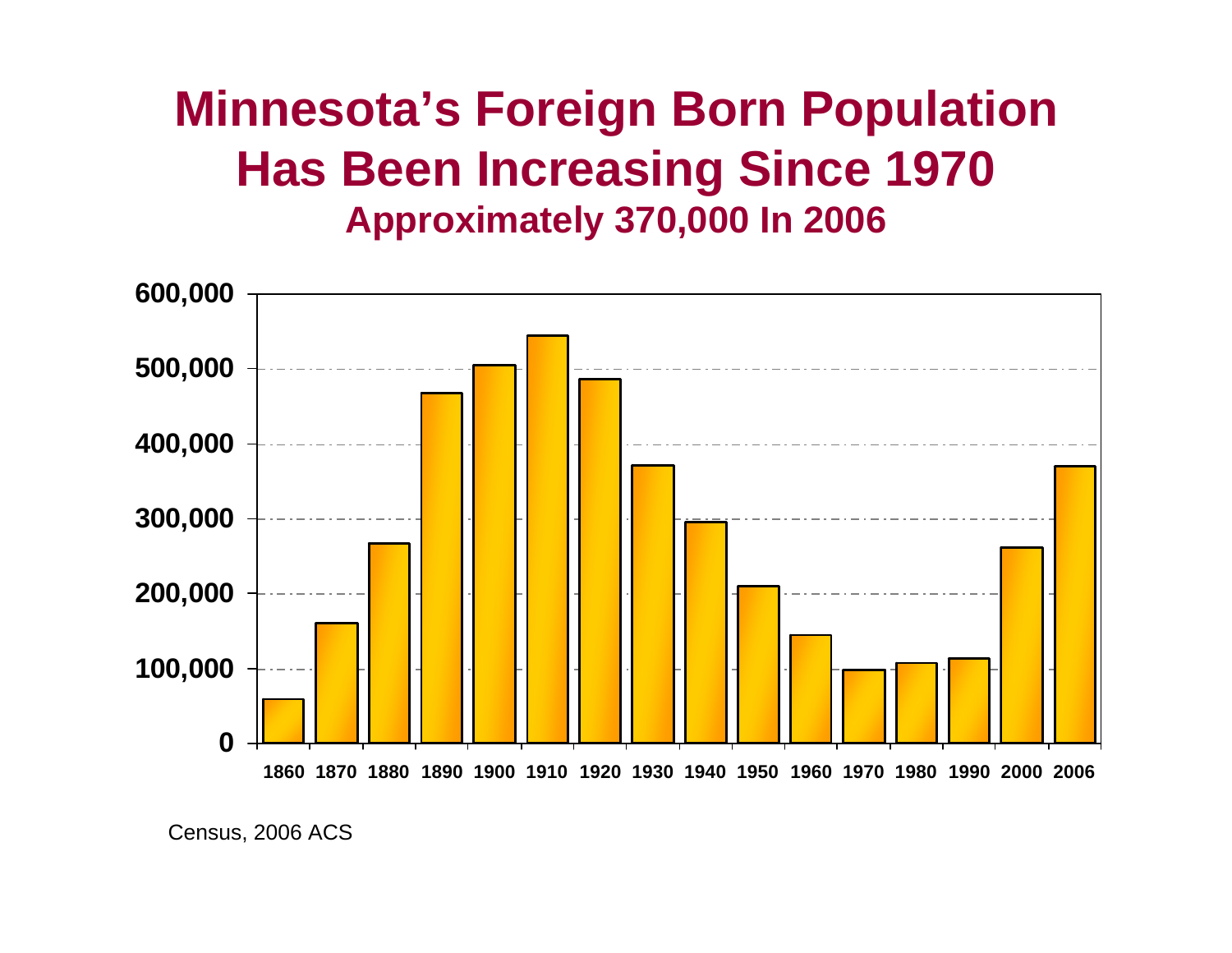## **Top Five Ethnic Backgrounds Of Minnesotans**

| <b>Ancestry</b> | <b>Foreign Born</b> |
|-----------------|---------------------|
| 1 German        | <b>Mexico</b>       |
| 2 Norwegian     | Laos                |
| 3 Irish         | Somalia             |
| 4 Swedish       | India               |
| 5 English       | Canada              |

2006 ACS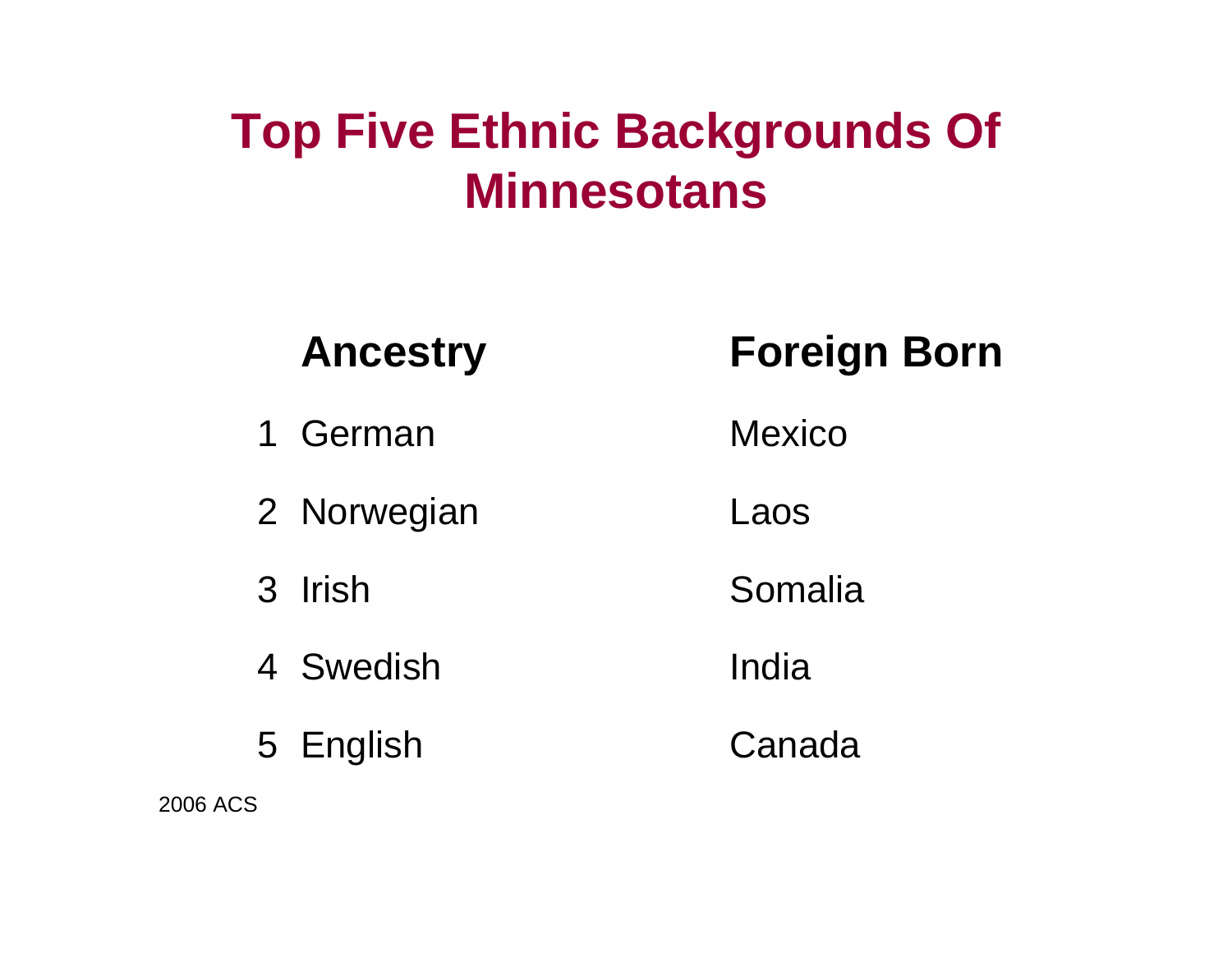### **Since 2000, Minnesota's Foreign Born Population Has Increased By About 83,000, Mostly In Naturalized Citizens**



Census and 2006 ACS. Minnesota's ratio naturalized to non-citizens is close to the national average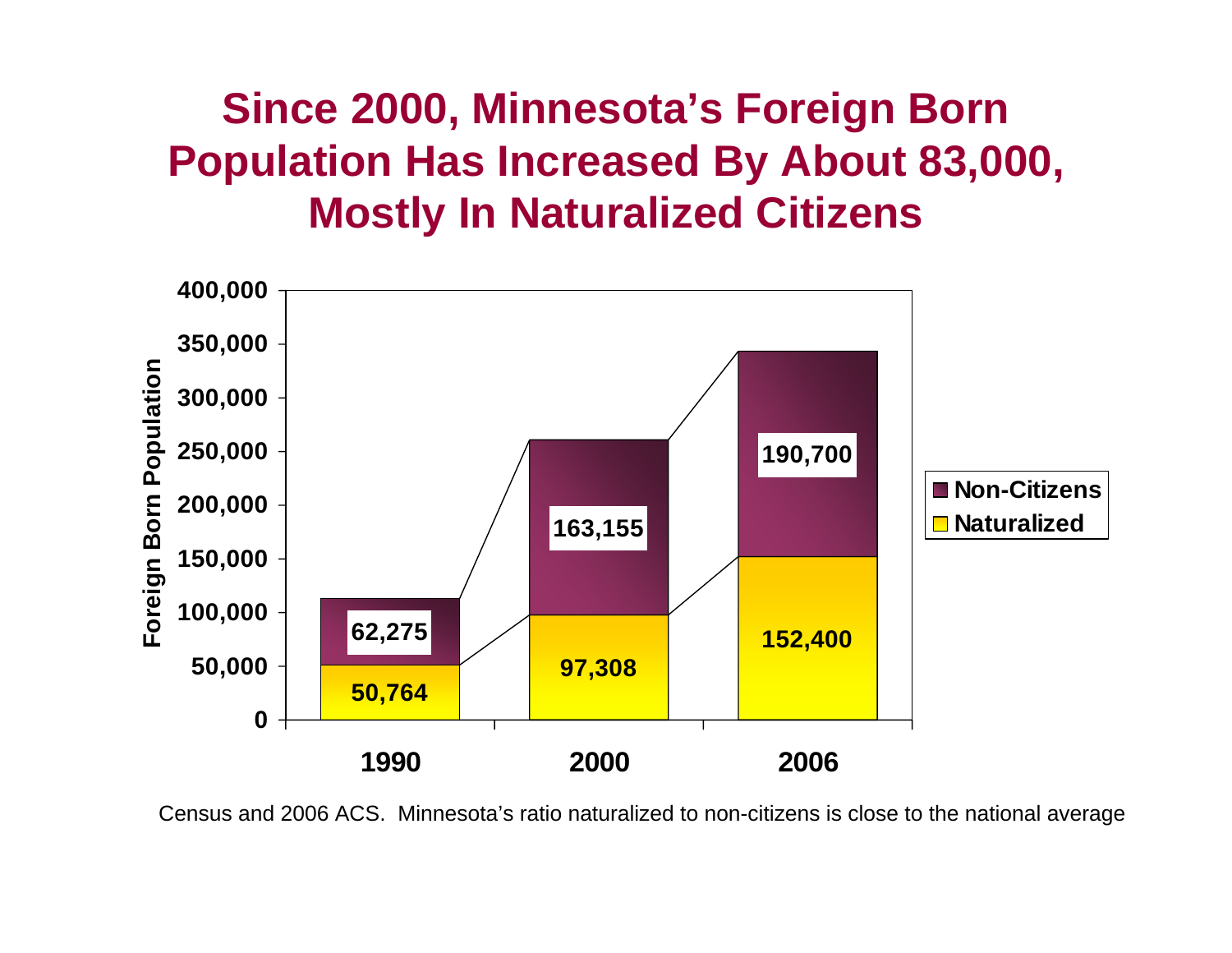#### **Minnesota's Foreign Born Population More From Asia & Africa; Less From Americas**

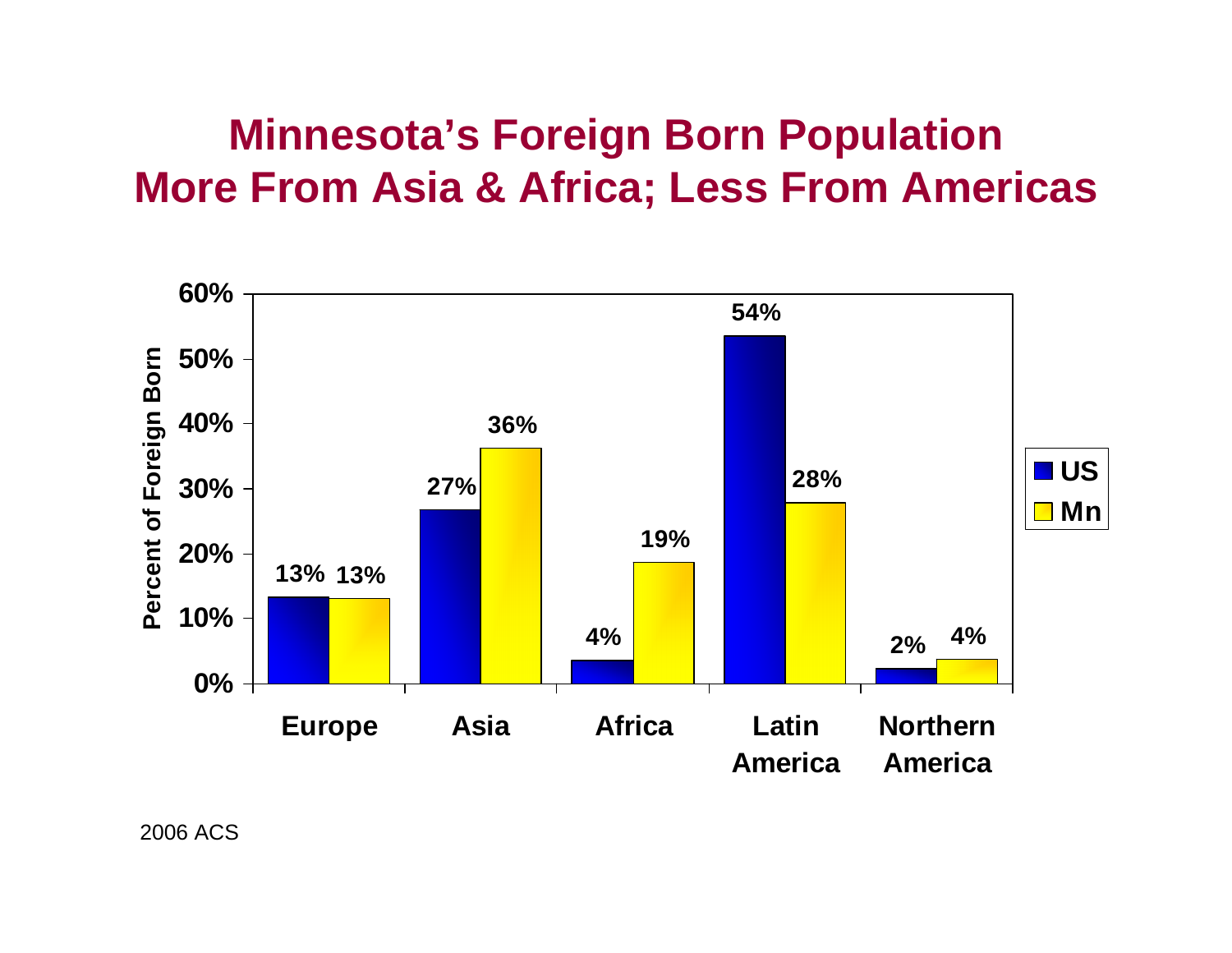## **Immigration To Minnesota Since 1983**



U.S. Dept of Homeland Security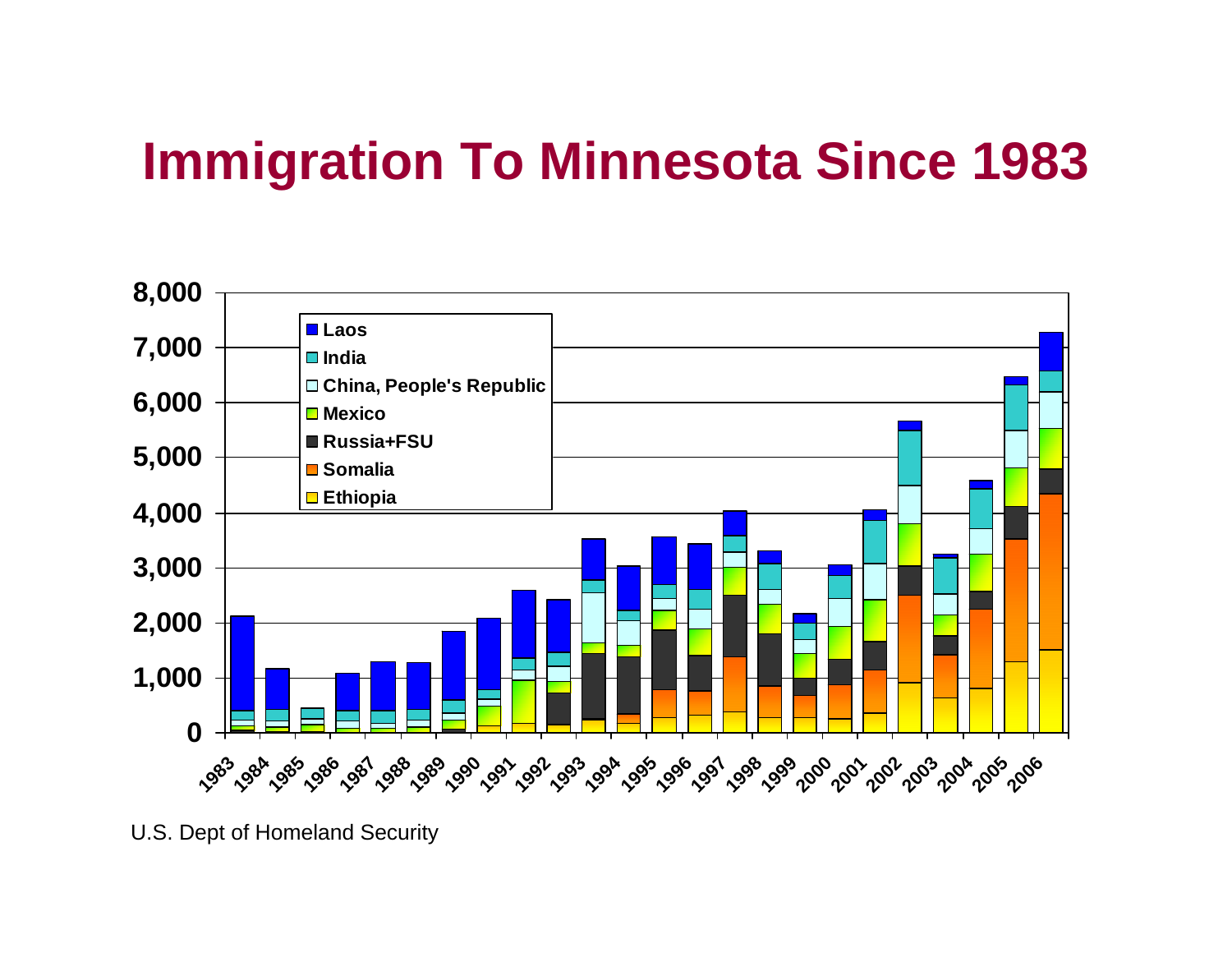#### **Top Five Sources Of 2006 Immigrants Top Five Account For 43% Of Immigrants To Minnesota**

| <b>Minnesota</b> | <b>United States</b> |
|------------------|----------------------|
| 1 Somalia        | Mexico               |
| 2 Thailand       | China                |
| 3 Ethiopia       | Philippines          |
| 4 Mexico         | India                |
| 5 Liberia        | <b>Guba</b>          |

US Dept of Homeland Security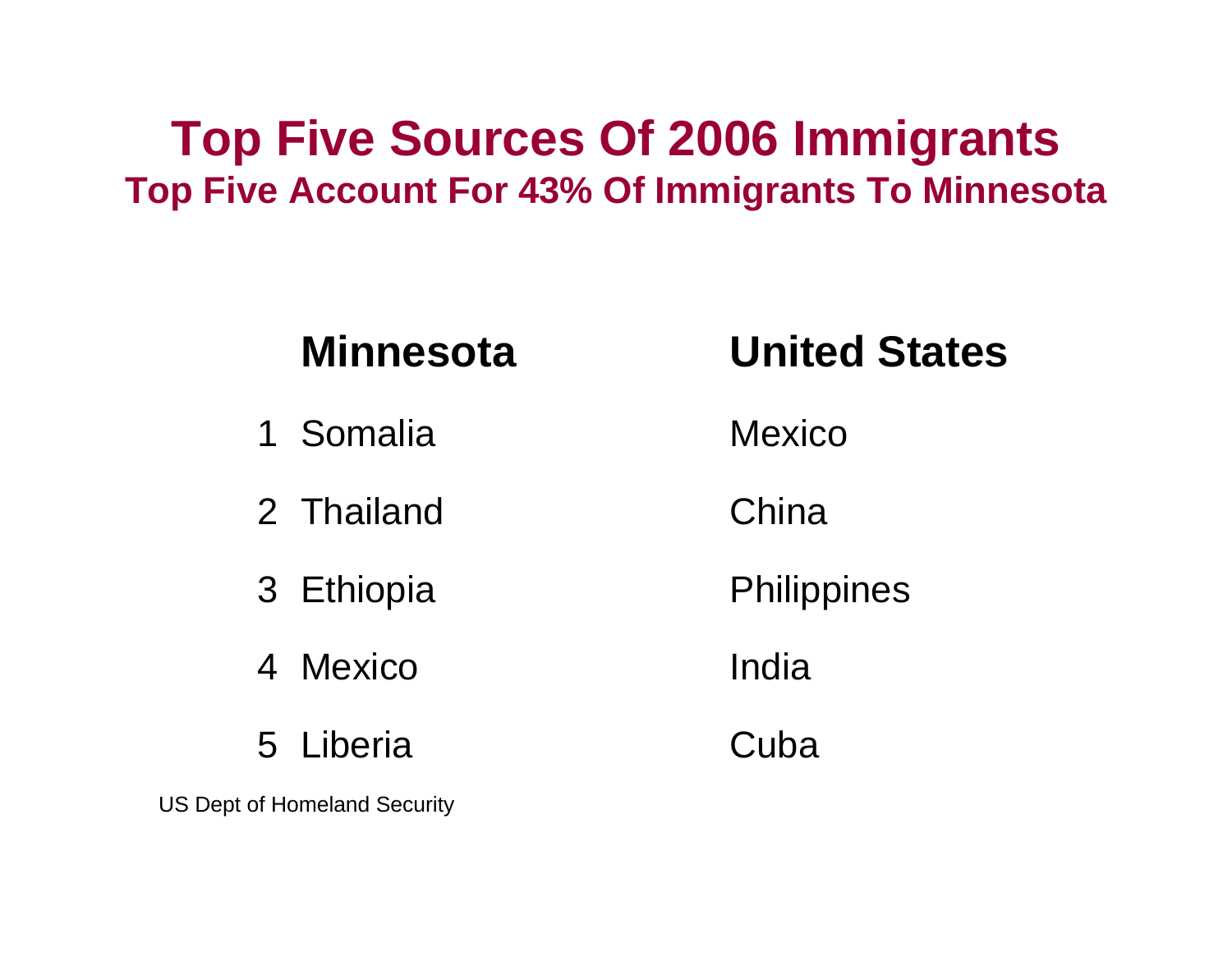#### **Students Speaking Non-English Language At Home: Much Of The Growth In ESL Enrollment Is Directly Related To Growth In Local Employment**



Source: Mn Dept of Education data, Districts of more than 100 enrollment.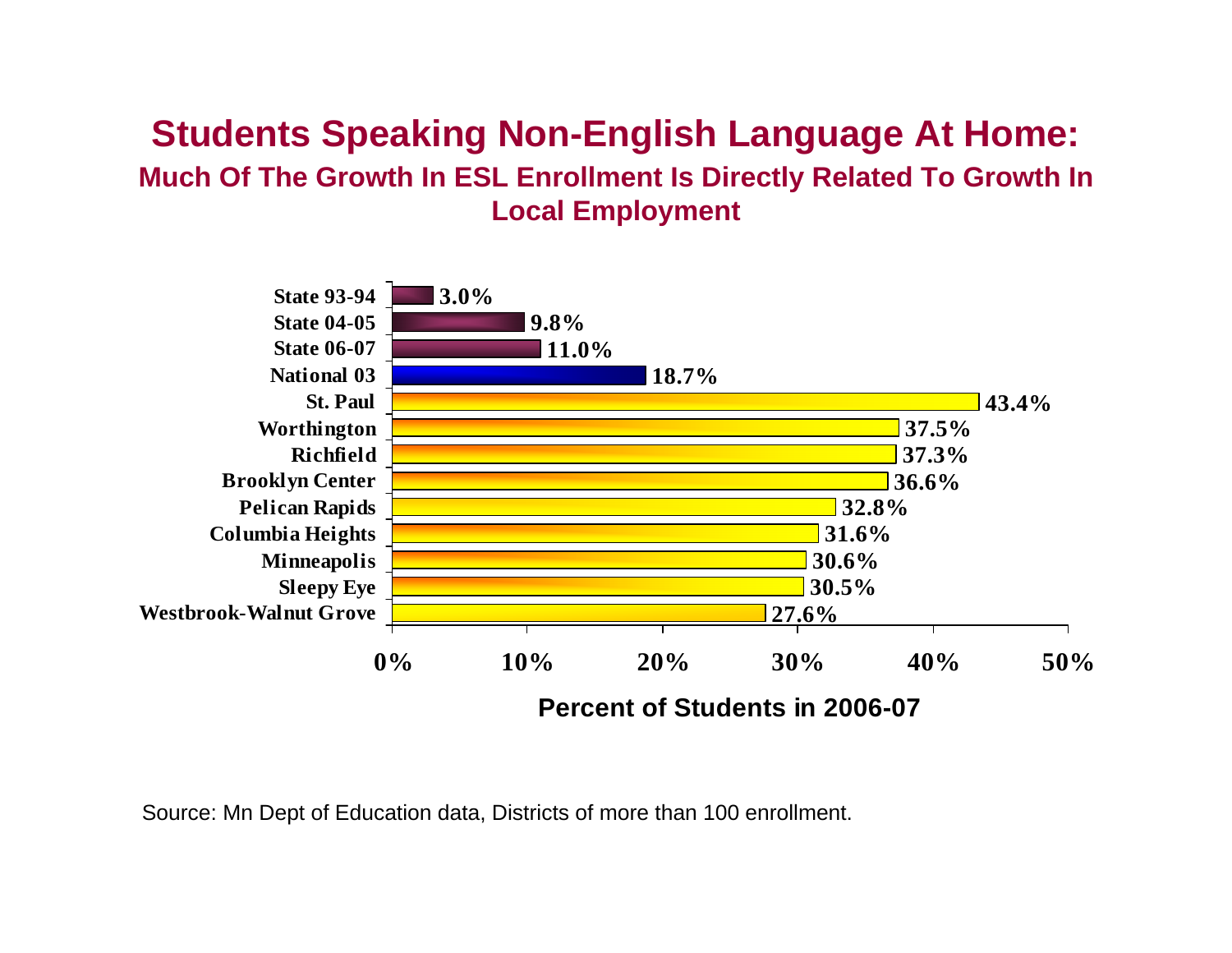## **Ten Most Common Non-English Languages Spoken By Enrolled Students 2006-07**

| <b>SPANISH</b>            | 64,478 |
|---------------------------|--------|
| <b>HMONG</b>              | 45,248 |
| <b>SOMALI</b>             | 19,166 |
| <b>VIETNAMESE</b>         | 6,430  |
| <b>RUSSIAN</b>            | 5,068  |
| <b>LAOTIAN</b>            | 4,046  |
| <b>CHINESE</b>            | 3,506  |
| <b>CAMBODIAN</b>          | 3,240  |
| <b>ARABIC</b>             | 2,440  |
| <b>ENGLISH, CREOLIZED</b> | 2,386  |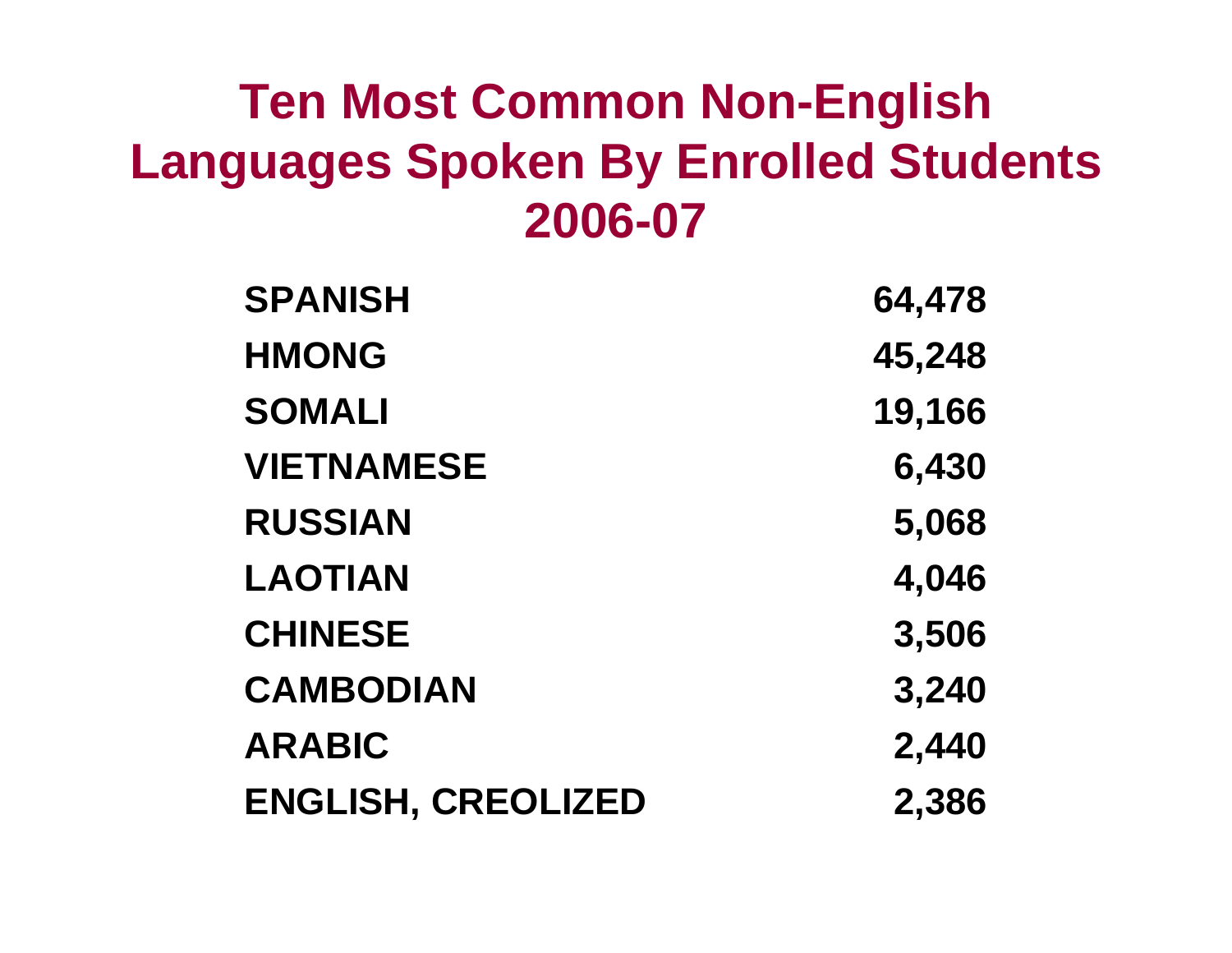**What Is Driving Increased Immigration To Minnesota**

- **Demand for specially skilled workers**
- **Demand for workers in lower wage jobs**
- **Refugee movements**
- **Family reunifications**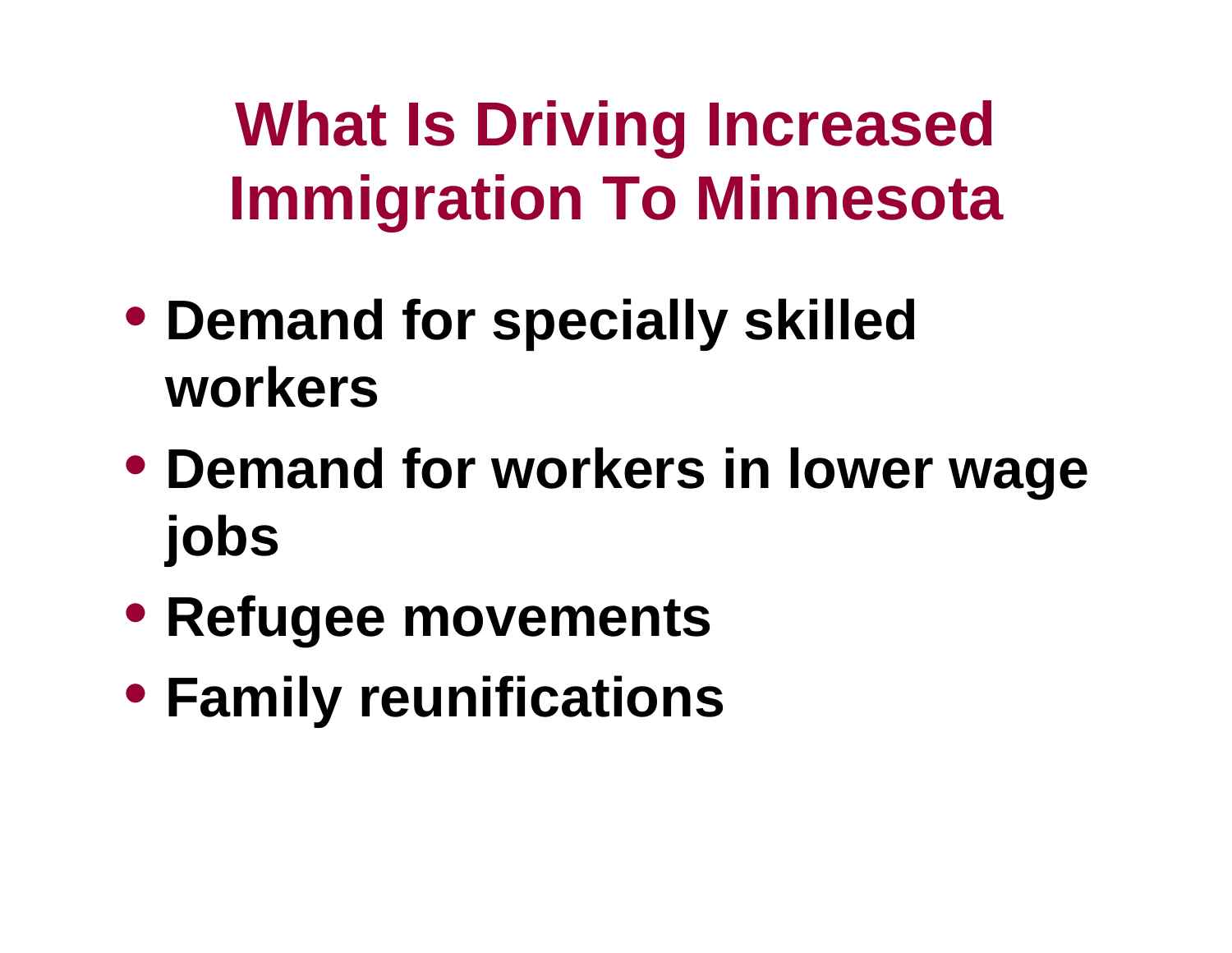## **Major Classes Of Admission For New Legal Permanent Residents**



US Dept of Homeland Security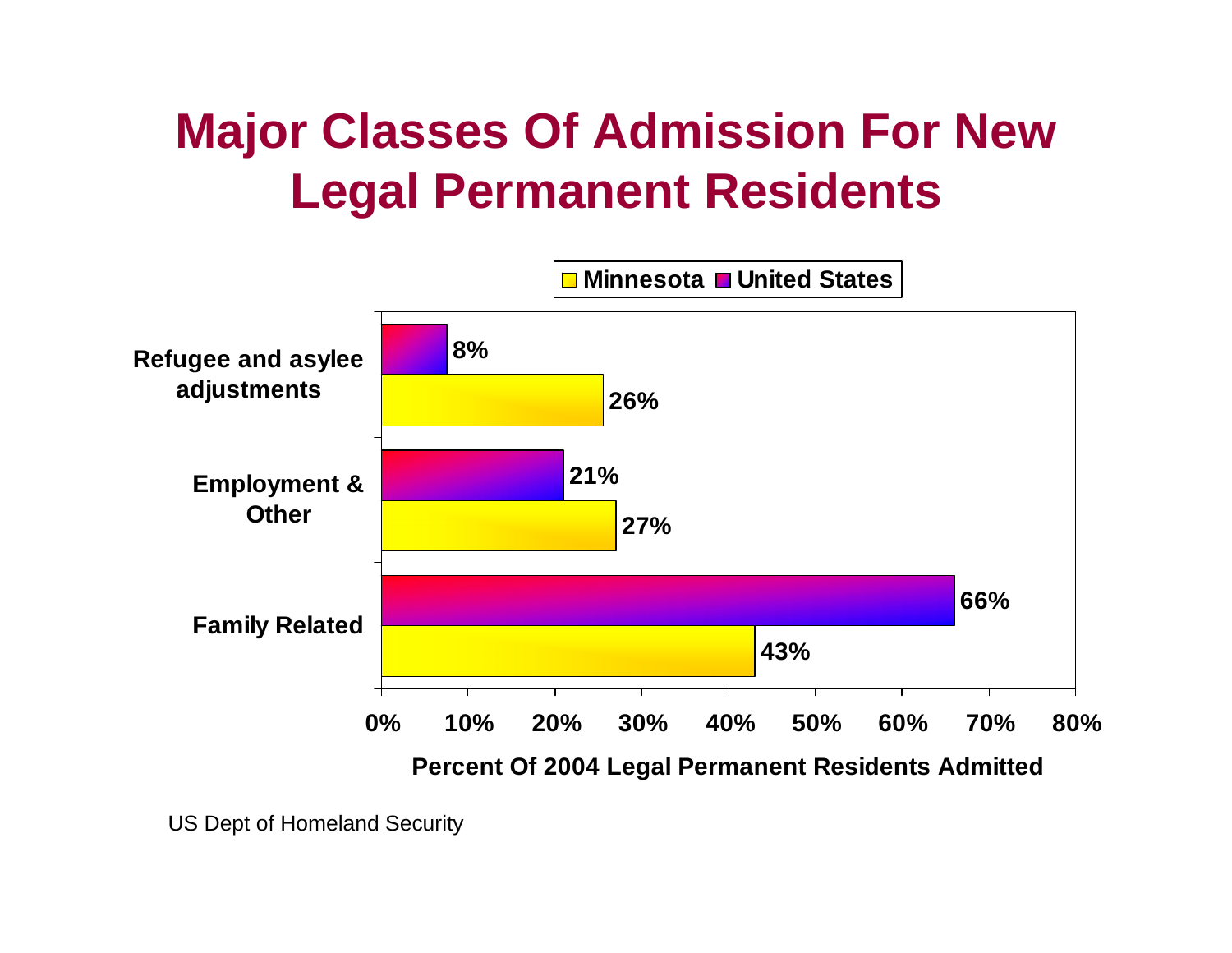# **Percent of Mn Labor Force Born In Another Country**



PUMS microdata from 1990 & 2000 Census & 2006 ACS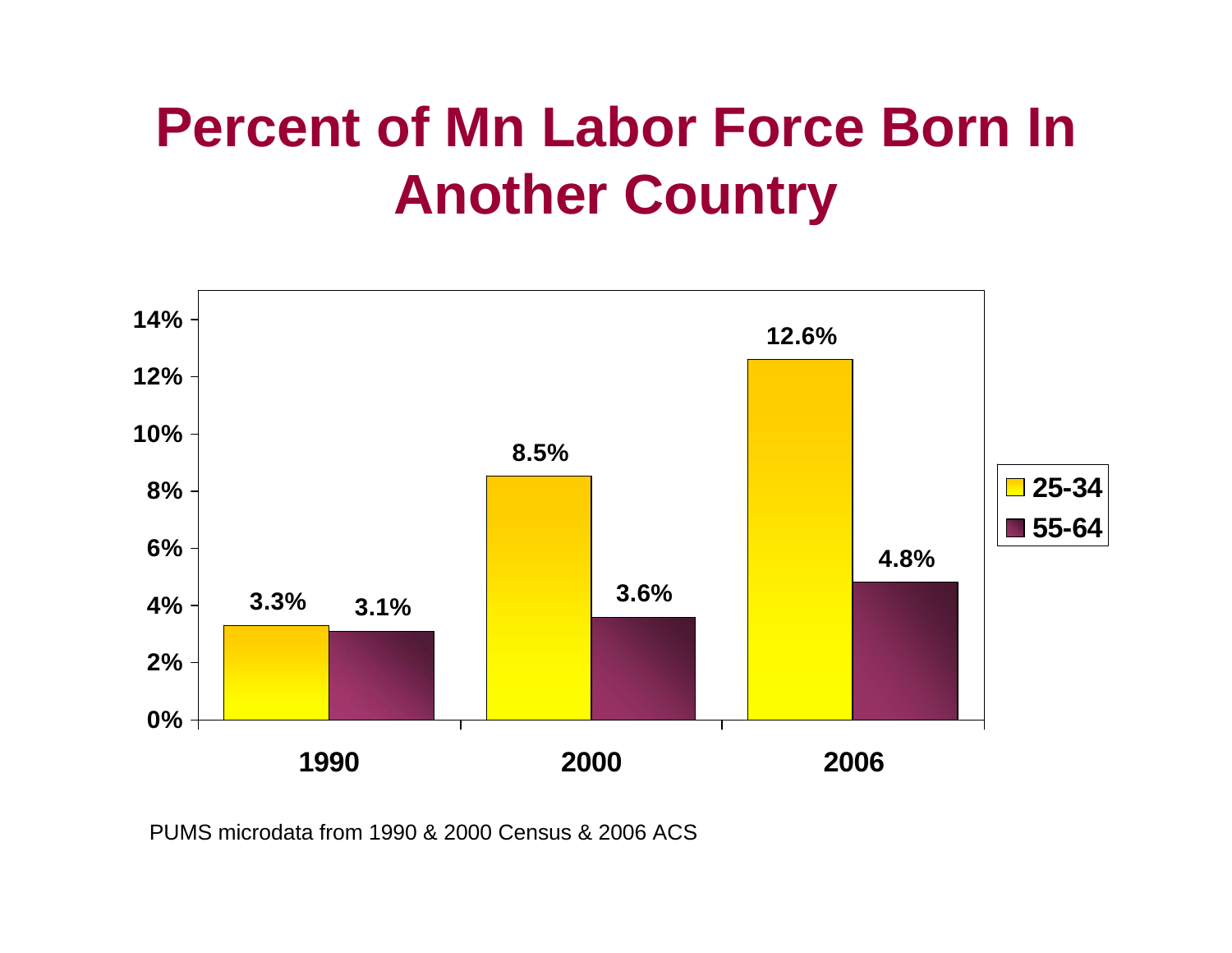## **In 2006, Minnesota's Foreign Born Workforce Was 240,000 or 8% Of The Total Workforce**



2006 ACS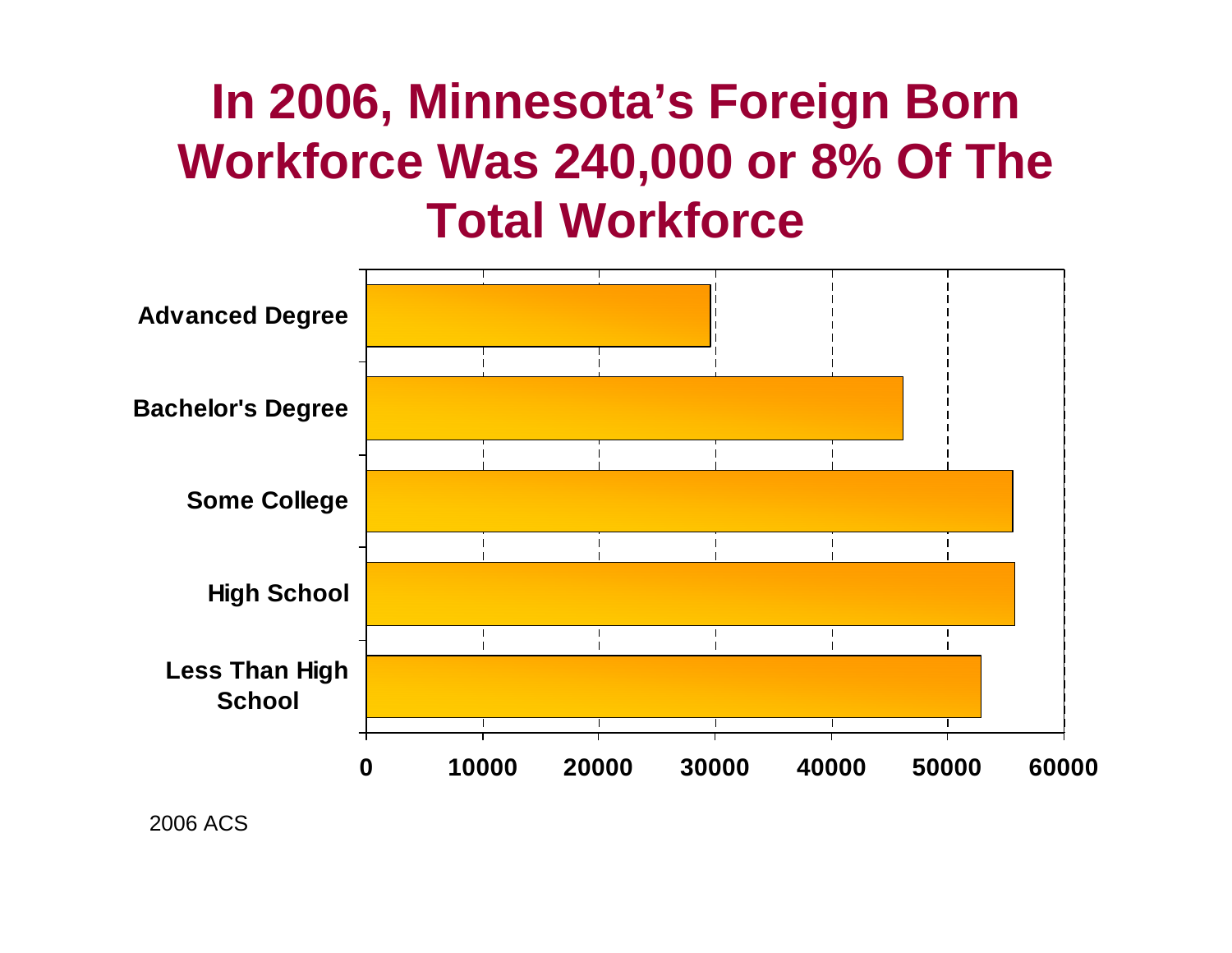# **Foreign Born Workers Are Most Concentrated Among The Least And Most Educated Minnesota Workers**



2000 Census 5% PUMS data, 2006ACS. 25% of foreign born workers had less than high school and 32% had a bachelor's degree or higher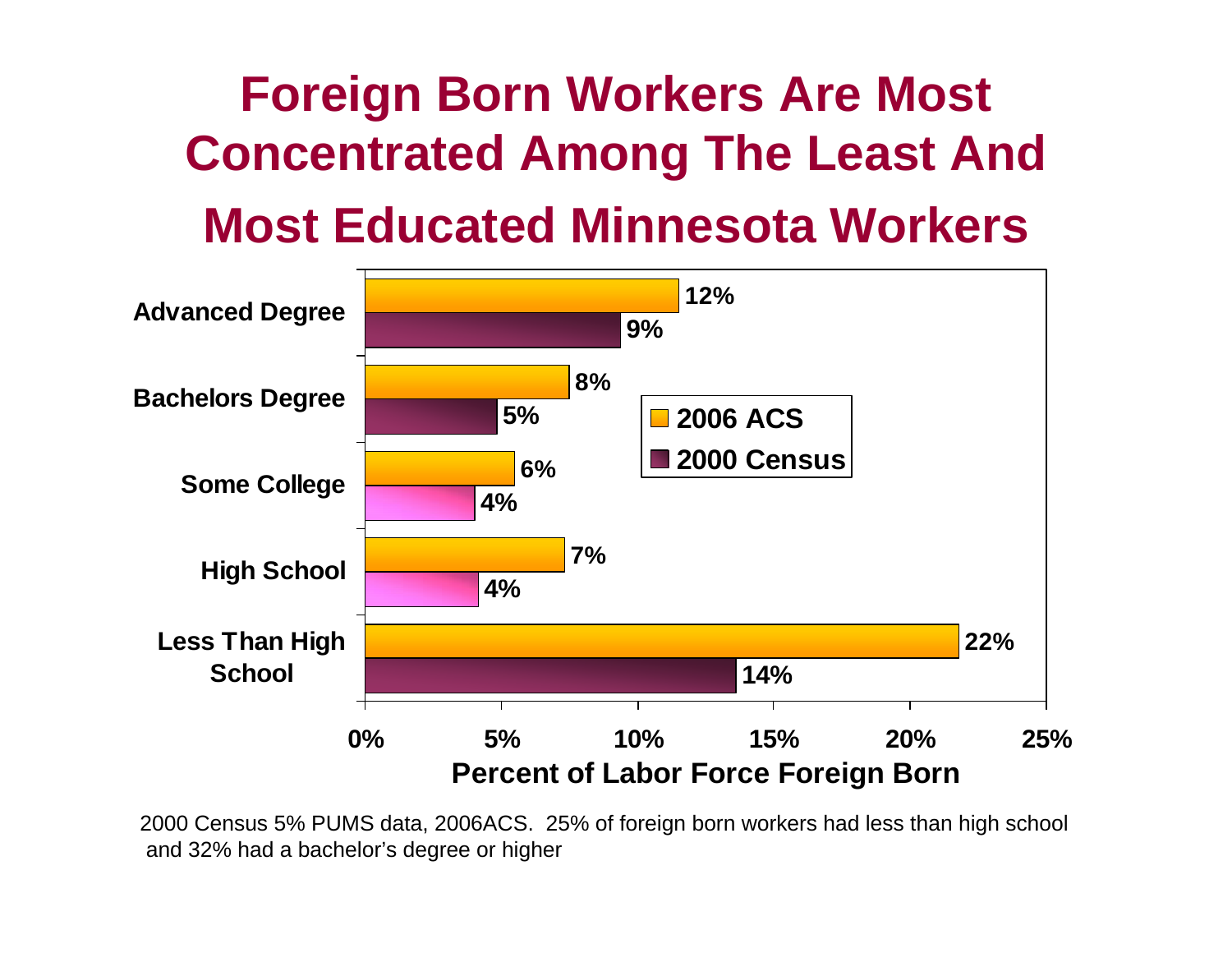### **MN industries with greatest concentrations of foreign-born workers (2006, >5000 total employment**

- Mfg.- food/vegetable processing
- Mfg.- animal slaughtering & processing
- Prof. services to buildings and dwellings
- Retail- specialty foods
- Mfg.- medical equipment and supplies
- Mfg.-Navigation, electromedical & control instruments
- Retail- Used merchandise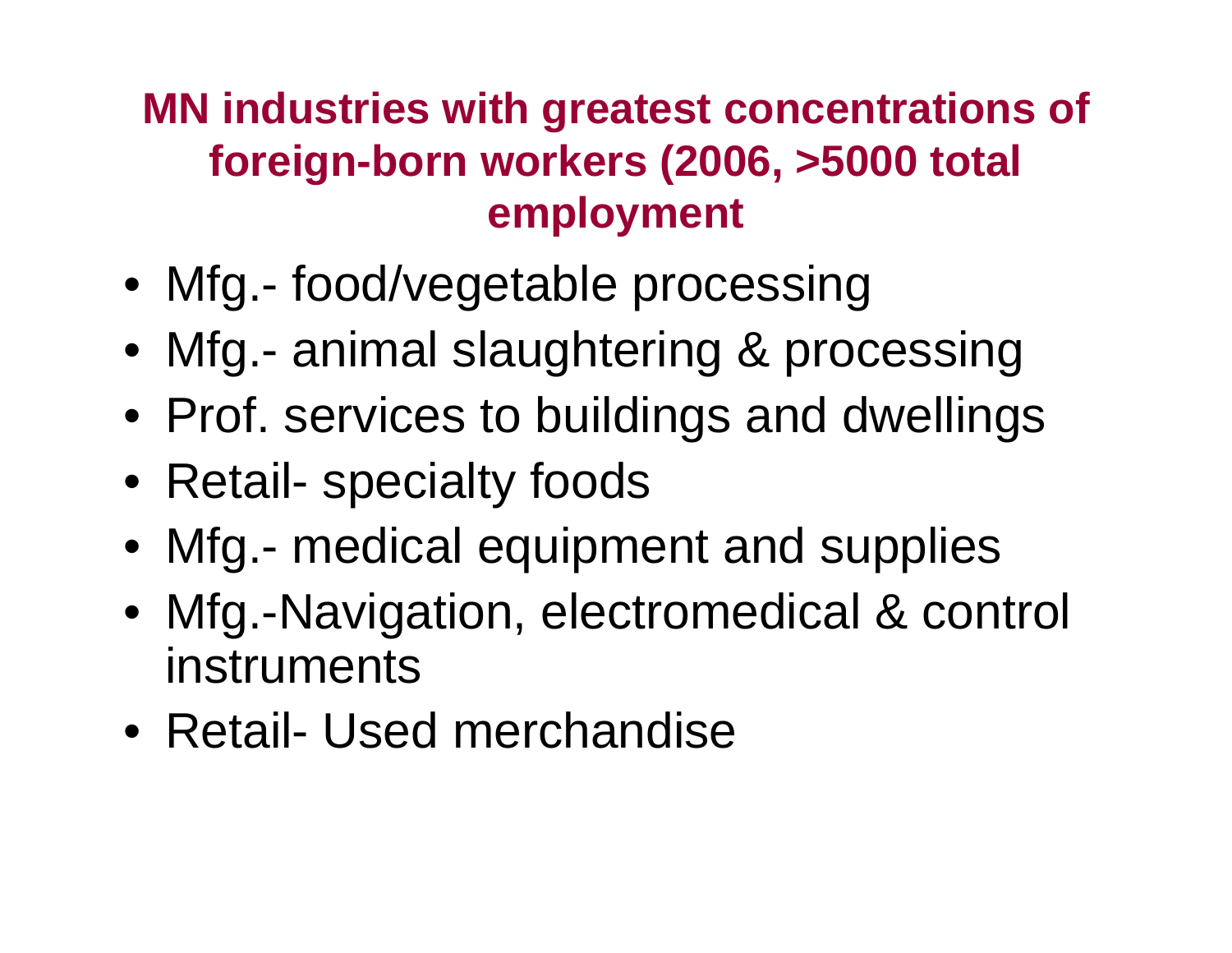#### **Industries employing the greatest percentages of Minnesota foreign-born population (2006)**

- Restaurants/food service (10% of workers)
- Colleges and universities (5%)
- Hospitals (4%)
- Construction (4%)
- Mfg.-Medical equipment (3%)
- Mfg.- Animal slaughtering and processing  $(2%)$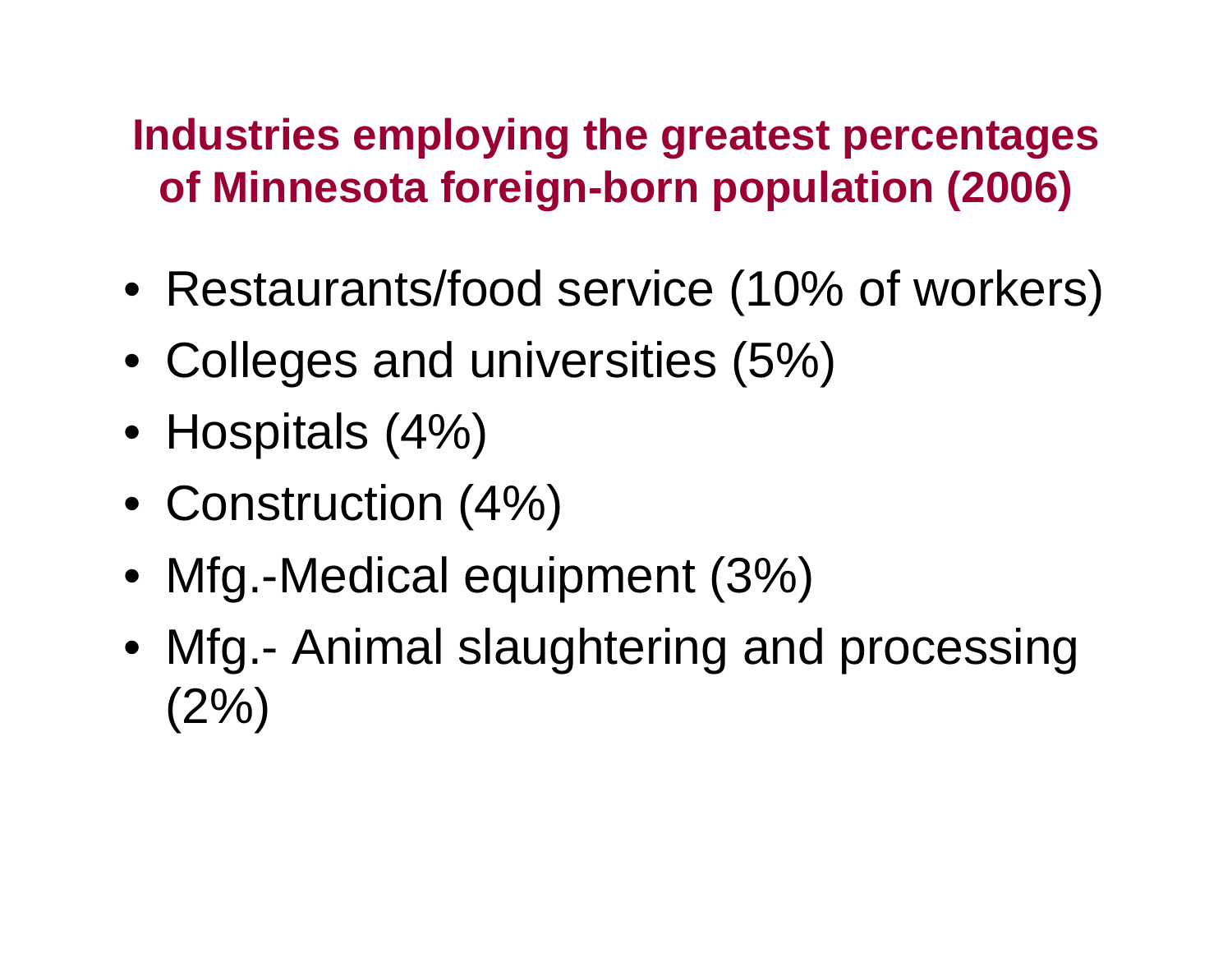## **Minnesota's Foreign Born Population Concentrated In The 25-44 Age Range**



2006 ACS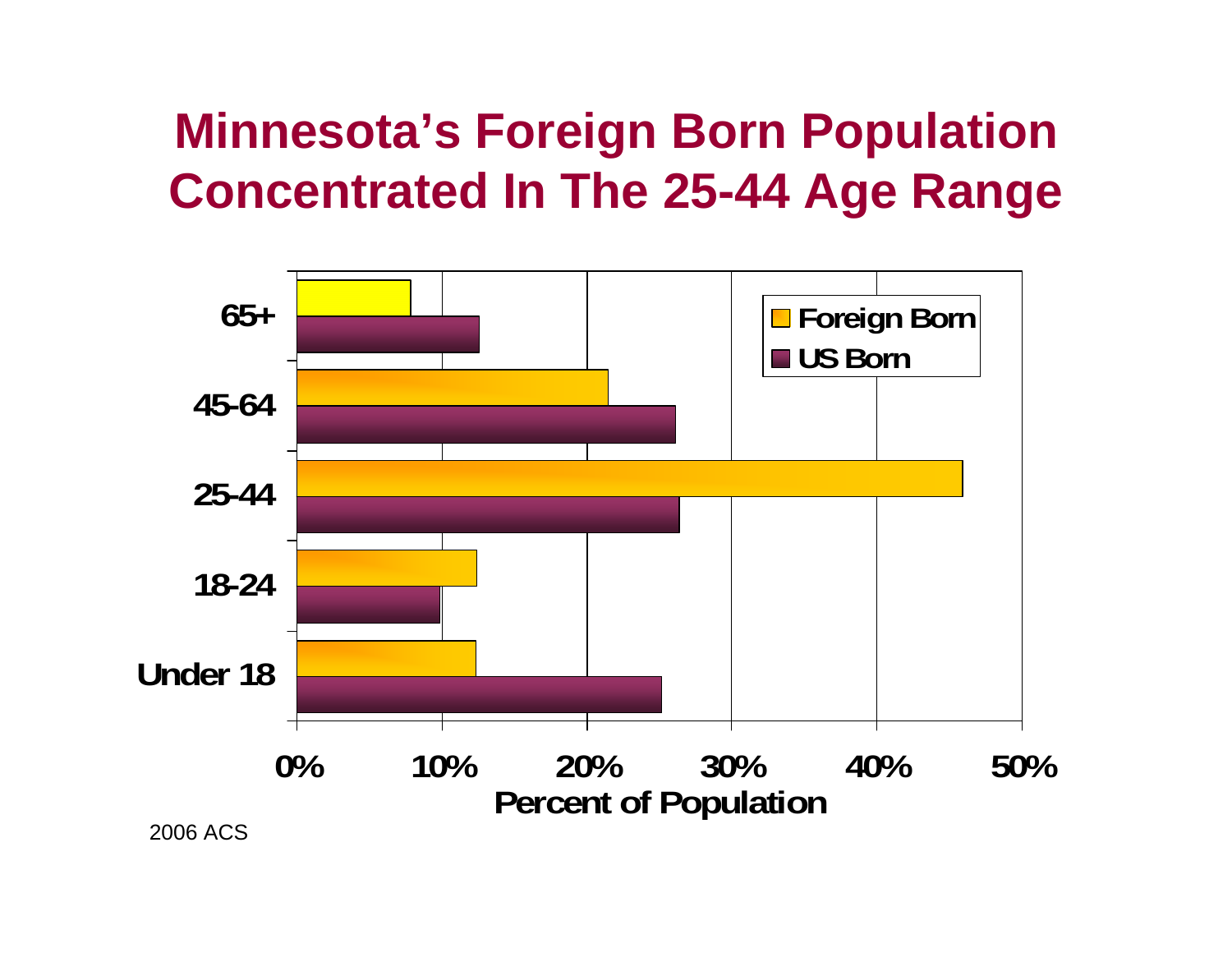#### **Minnesota foreign-born population more concentrated at high and low levels of education**